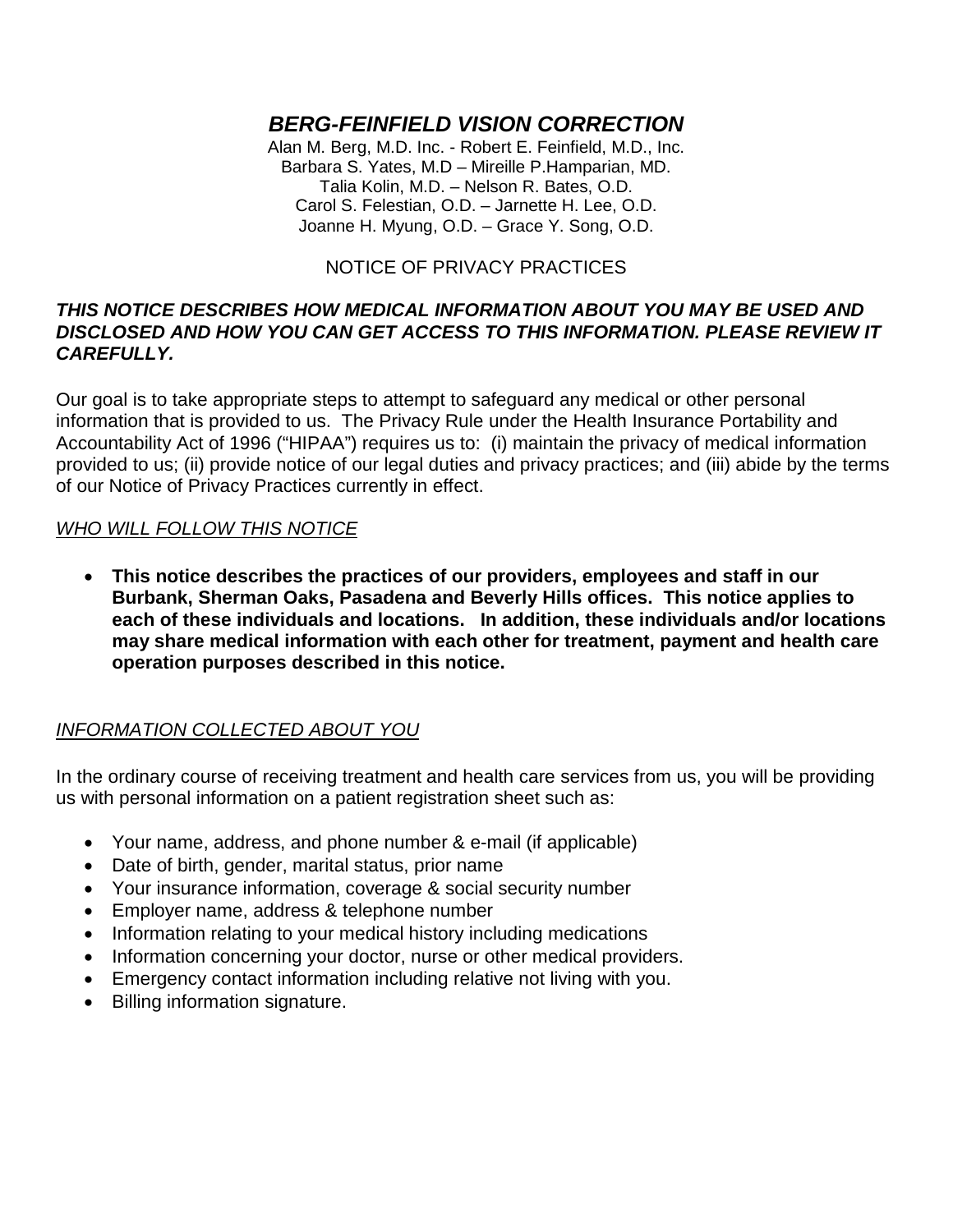In addition, we will gather certain medical information about you and will create a record of the care provided to you. Some information also may be provided to us by other individuals or organizations that are part of your "circle of care"- such as the referring physician, your other doctors, your health plan, and close friends or family members.

#### *HOW WE MAY USE AND DISCLOSE INFORMATION ABOUT YOU*

We may use and disclose personal and identifiable health information about you for a variety of purposes. All of the types of uses and disclosures of information are described below, but not every use or disclosure in a category is listed.

*Required Disclosures*. We are required to disclose health information about you to the Secretary of Health and Human Services, upon request, to determine our compliance with HIPAA and to you, in accordance with your right to access and right to receive an accounting of disclosures, as described below.

*For Treatment*. We may use health information about you in your treatment. For example, we may use your medical history, such as any presence or absence of diabetes, to assess the health of your eyes.

*For Payment*. We may use and disclose health information about you to bill for our services and to collect payment from you or your insurance company. For example, we may need to give payer information about your current medical condition so that it will pay us for the eye examinations or other services that we have furnished you. We may also need to inform your payer of the treatment you are going to receive in order to obtain prior approval or to determine whether the service is covered.

*For Health Care Operations*. We may use and disclose information about you for the general operation of our business. For example, we sometimes arrange for auditors or other consultants to review our practices, evaluate our operations, and tell us how to improve our services. Or, for example, we may use and disclose your health information to review the quality of services provided to you.

*Public Policy Uses and Disclosures*. There are a number of public policy reasons why we may disclose information about you, which are described below.

We may disclose health information about you when we are required to do so by federal, state, or local law.

We may disclose protected health information about you in connection with certain public health reporting activities.

We may disclose protected health information about you in connection with certain public health reporting activities. For instance, we may disclose such information to a public health authority authorized to collect or receive PHI for the purpose of preventing or controlling disease, injury or disability, or at the direction of a public health authority, to an official of a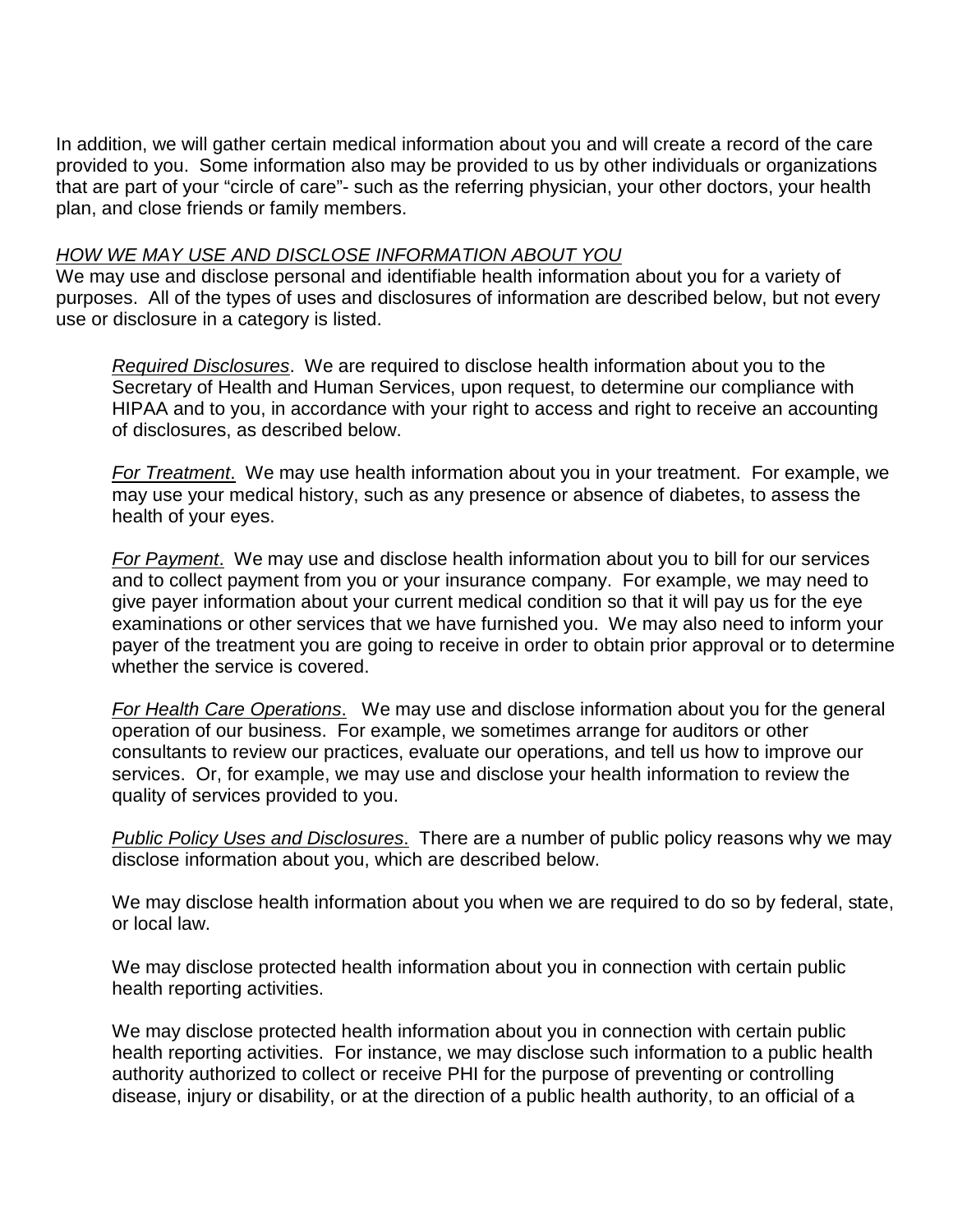foreign government agency that is acting in collaboration with a public health authority. Public health authorities include state health departments, the Center for Disease Control, the Food and Drug Administration, the Occupational Safety and Health Administration and the Environmental Protection Agency, to name a few.

We are also permitted to disclose protected health information to a public health authority or other government authority authorized by law to receive reports of child abuse or neglect. Additionally we may disclose protected health information to a person subject to the Food and Drug Administration's power for the following activities: to report adverse events, product defects or problems, or biological product deviations; to track products; to enable product recalls, repairs or replacements; or to conduct post marketing surveillance. We may also disclose a patient's health information to a person who may have been exposed to a communicable disease or to an employer to conduct an evaluation relating to medical surveillance of the workplace or to evaluate whether an individual has a work-related illness or injury.

We may disclose a patient's health information where we reasonably believe a patient is a victim of abuse, neglect or domestic violence and the patient authorizes the disclosure or it is required or authorized by law.

We may disclose health information about you in connection with certain health oversight activities of licensing and other health oversight agencies, which are authorized by law. Health oversight activities include audit, investigation, inspection, licensure or disciplinary actions, and civil, criminal, or administrative proceedings or actions or any other activity necessary for the oversight of 1) the health care system, 2) governmental benefit programs for which health information is relevant to determining beneficiary eligibility, 3) entities subject to governmental regulatory programs for which health information is necessary for determining compliance with program standards, or 4) entities subject to civil rights laws for which health information is necessary for determining compliance.

We may disclose your health information as required by law, including in response to a warrant, subpoena, or other order of a court or administrative hearing body or to assist law enforcement identify or locate a suspect, fugitive, material witness or missing person. Disclosures for law enforcement purposes also permit use to make disclosures about victims of crimes and the death of an individual, among others.

We may release a patient's health information (1) to a coroner or medical examiner to identify a deceased person or determine the cause of death and (2) to funeral directors. We also may release your health information to organ procurement organizations, transplant centers, and eye or tissue banks, if you are an organ donor.

We may release your health information to workers' compensation or similar programs, which provide benefits for work-related injuries or illnesses without regard to fault.

Health information about you also may be disclosed when necessary to prevent a serious threat to your health and safety or the health and safety of others.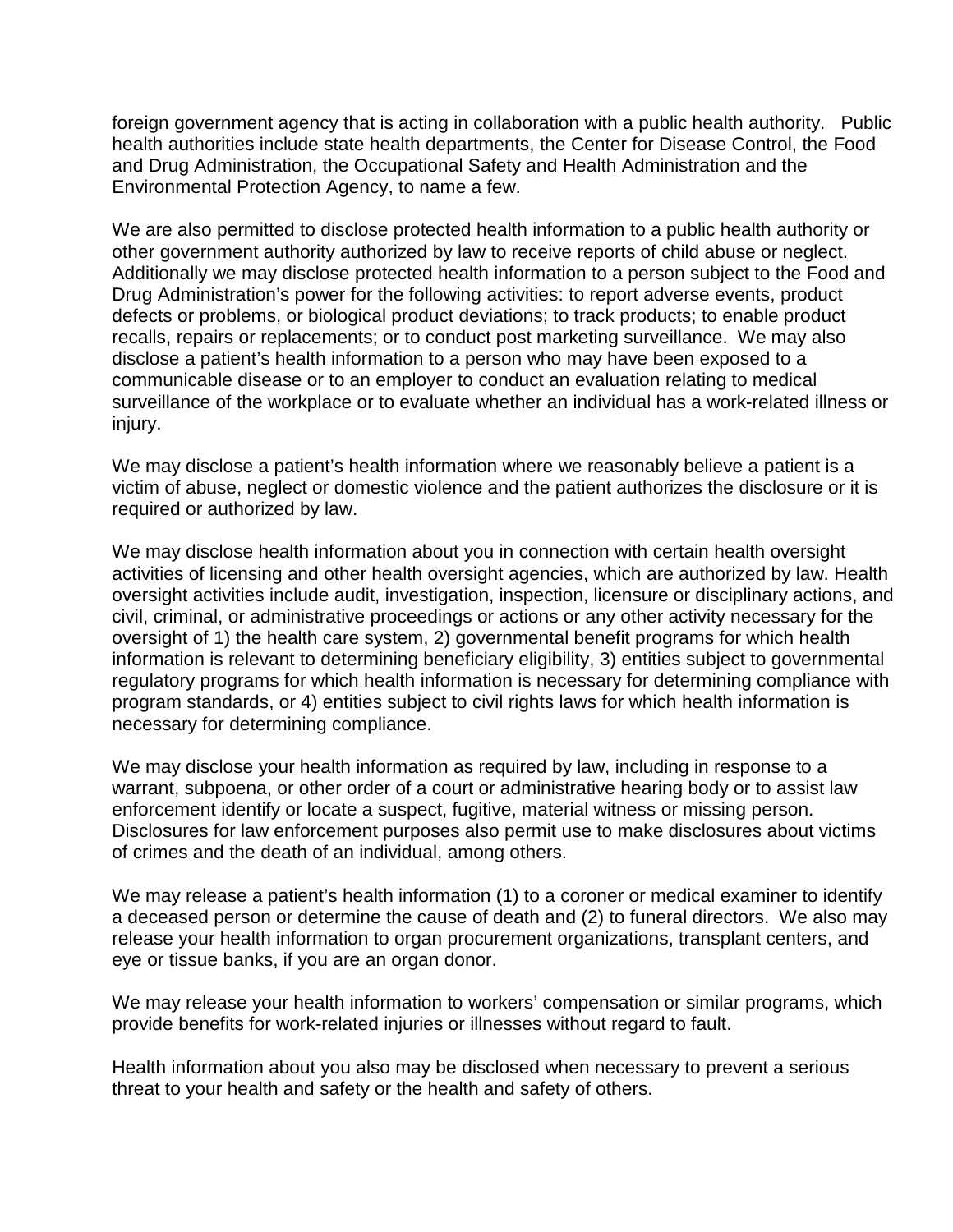We may use or disclose certain health information about your condition and treatment for research purposes where an Institutional Review Board or a similar body referred to as a Privacy Board determines that your privacy interests will be adequately protected in the study. We may also use and disclose your health information to prepare or analyze a research protocol and for other research purposes.

If you are a member of the Armed Forces, we may release health information about you for activities deemed necessary by military command authorities. We also may release health information about foreign military personnel to their appropriate foreign military authority.

We may disclose your protected health information for legal or administrative proceedings that involve you. We may release such information upon order of a court or administrative tribunal. We may also release protected health information in the absence of such an order and in response to a discovery or other lawful request, if efforts have been made to notify you or secure a protective order.

If you are an inmate, we may release protected health information about you to a correctional institution where you are incarcerated or to law enforcement officials in certain situations such as where the information is necessary for your treatment, health or safety, or the health or safety of others.

Finally, we may disclose protected health information for national security and intelligence activities and for the provision of protective services to the President of the United States and other officials or foreign heads of state.

*Our Business Associates*. We sometimes work with outside individuals and businesses that help us operate our business successfully. We may disclose your health information to these business associates so that they can perform the tasks that we hire them to do. Our business associates must promise that they will respect the confidentiality of your personal and identifiable health information.

*Disclosures to Persons Assisting in Your Care or Payment for Your Care*. We may disclose information to individuals involved in your care or in the payment for your care. This includes people and organizations that are part of your "circle of care" -- such as your spouse, your other doctors, or an aide who may be providing services to you. We may also use and disclose health information about a patient for disaster relief efforts and to notify persons responsible for a patient's care about a patient's location, general condition or death. Generally, we will obtain your verbal agreement before using or disclosing health information in this way. However, under certain circumstances, such as in an emergency situation, we may make these uses and disclosures without your agreement.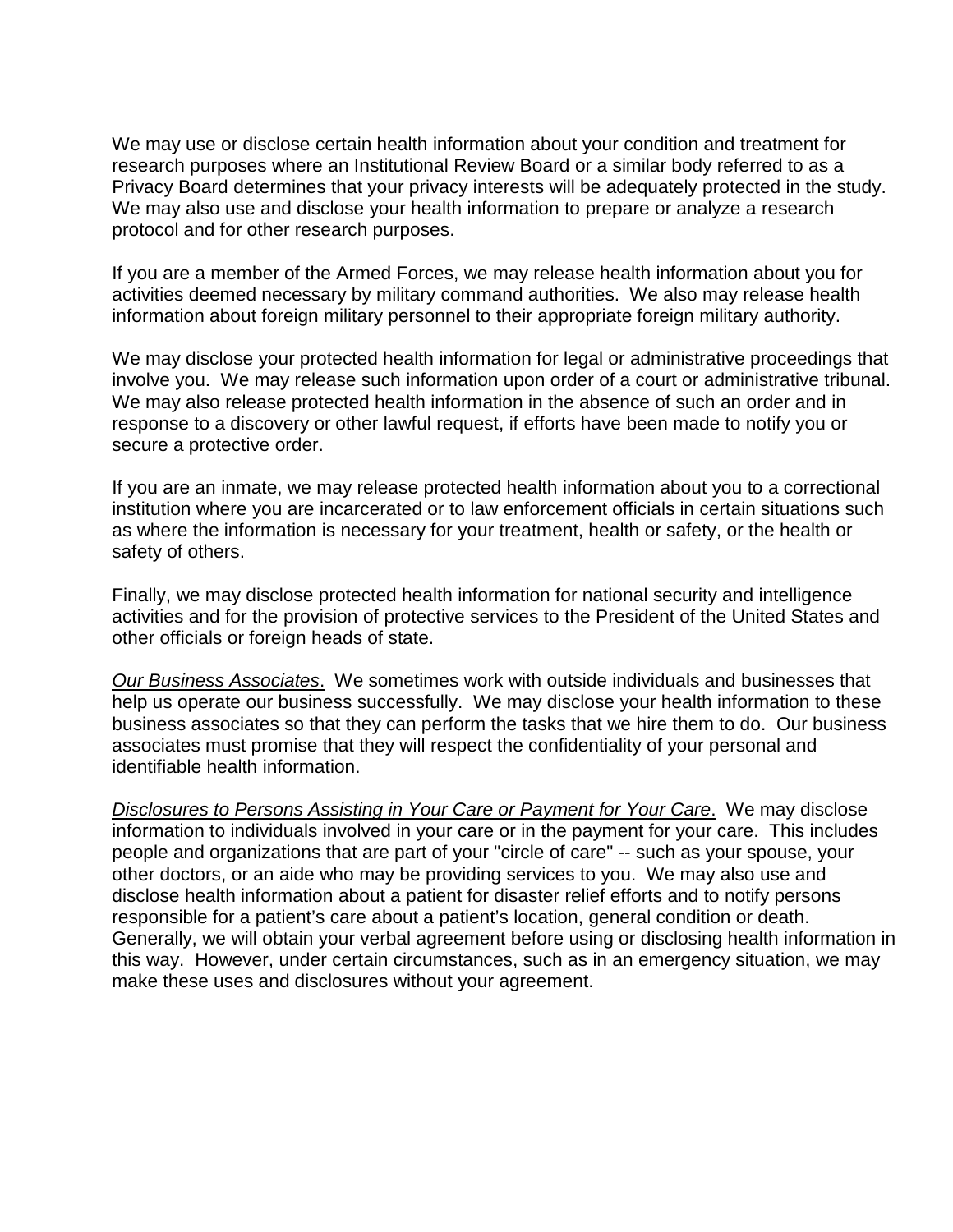## *OTHER USES AND DISCLOSURES OF PERSONAL INFORMATION*

Appointment Reminders. We may use and disclose medical information to contact you as a reminder that you have an appointment or that you should schedule an appointment. The practice uses an automated appointment reminder program called, *House Calls*. This program will automatically call you the evening prior to your appointment to confirm. In the event that you are unable to keep your appointment, you will be given an option to leave a message so that our office may contact you to reschedule your appointment.

Treatment Alternatives. We may use and disclose your personal health information in order to tell you about or recommend possible treatment options, alternatives or health-related services that may be of interest to you.

We are required to obtain written authorization from you for any other uses and disclosures of medical information other than those described above. If you provide us with such permission, you may revoke that permission, in writing, at any time. If you revoke your permission, we will no longer use or disclose personal information about you for the reasons covered by your written authorization, except to the extent we have already relied on your original permission.

## *INDIVIDUAL RIGHTS*

You have the right to ask for restrictions on the ways we use and disclose your health information for treatment, payment and health care operation purposes. You may also request that we limit our disclosures to persons assisting your care or payment for your care. We will consider your request, but we are not required to accept it.

You have the right to request that you receive communications containing your protected health information from us by alternative means or at alternative locations. For example, you may ask that we only contact you at home or by mail.

Except under certain circumstances, you have the right to inspect and copy medical, billing and other records used to make decisions about you. Our charge is \$15.00 per chart to cover copying costs.

If you believe that information in your records is incorrect or incomplete, you have the right to ask us to correct the existing information or add missing information. Under certain circumstances, we may deny your request, such as when the information is accurate and complete.

You have a right to receive a list of certain instances when we have used or disclosed your medical information. We are not required to include in the list uses and disclosures for your treatment, payment for services furnished to you, our health care operations, disclosures to you, disclosures you give us authorization to make and uses and disclosures before April 14, 2003, among others. If you ask for this information from us more than once every twelve months, we may charge you a fee.

You have the right to a copy of this notice in paper form. You may ask us for a copy at any time.

You may also obtain a copy of this form at our web site. Please go to www.bergfeinfield.com